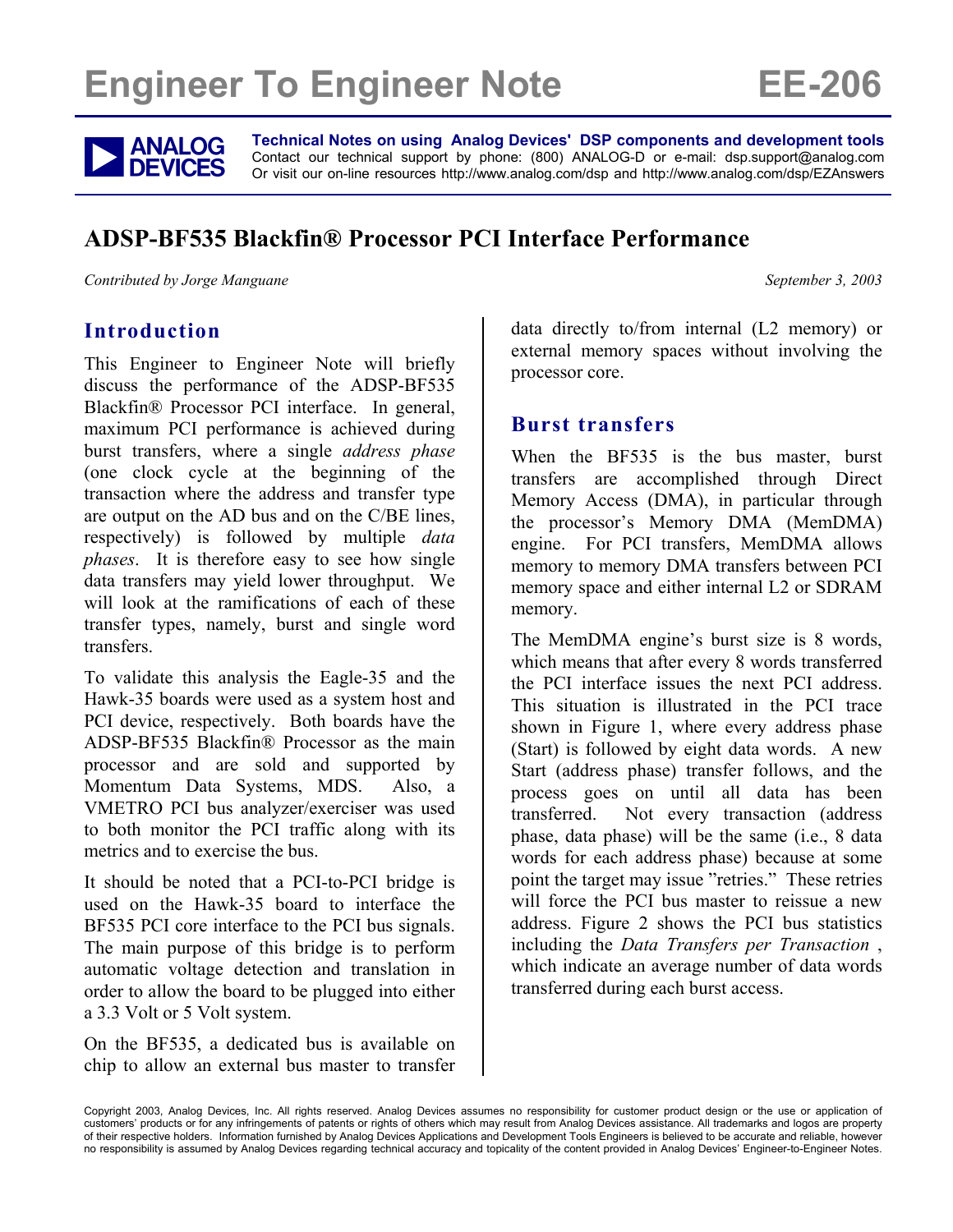| <b>ANALOG</b>    |
|------------------|
| <b>I</b> DEVICES |

<span id="page-1-0"></span>

|              |                           |      | BusView - [PCI CLOCK mode Trace dma_write.trc triggered at START:3] |                      |                 |
|--------------|---------------------------|------|---------------------------------------------------------------------|----------------------|-----------------|
| File<br>Edit |                           |      | Compare Search Jump Count Format Marker Utilities Window Help       |                      |                 |
| 囲っ<br>đ      | $\mathbb{X}$ $\mathbb{H}$ |      |                                                                     |                      | Ŧ<br>耓          |
| Sample       | TimeRel Burst# State      |      |                                                                     | C/BE[7:0]# AD[63:32] | AD[31:0]        |
| <b>TRIG:</b> | <b>Ons</b><br>÷.          | Addr | MemWr                                                               | 00000000             | E0000000        |
| 1:           | 30ns B                    | ΤW   | 00000000                                                            | 00000000             | 11111111        |
| 2:           | 30nsB                     | Data | 00000000                                                            | 00000000             | 11111111        |
| 3:           | 30ns B                    | Data | 00000000                                                            | 88888888             | 22222222        |
| 4:           | 30nsB                     | Data | 00000000                                                            | 00000000             | 33333333        |
| 5:           | 30ns B                    | Data | 00000000                                                            | 00000000             | 44444444        |
| ó:           | 30ns B                    | Data | 00000000                                                            | 00000000             | 55555555        |
| 7:           | 30ns B                    | Data | 00000000                                                            | 00000000             | 66666666        |
| 8:           | 30ns B                    | Data | 00000000                                                            | 00000000             | 77777777        |
| 9:           | 30nsB                     | Data | 00000000                                                            | 00000000             | 88888888        |
| 10:          | $30ns$ .                  | Addr | MemWr                                                               | 00000000             | E0000020        |
| 11:          | 30ns B                    | T₩   | 00000000                                                            | 00000000             | 99999999        |
| 12:          | 30ns B                    | Data | 00000000                                                            | 00000000             | 99999999        |
| 13:          | 30ns B                    | Data | 00000000                                                            | 00000000             | AAAAAAAA        |
| 14:          | 30ns B                    | Data | 00000000                                                            | 00000000             | <b>BBBBBBBB</b> |
| 15:          | 30ns B                    | Data | 00000000                                                            | 00000000             | cccccccc        |
| 16:          | 30ns B                    | Data | 00000000                                                            | 00000000             | <b>DDDDDDDD</b> |
| 17:          | 30ns B                    | Data | 00000000                                                            | 88888888             | <b>EEEEEEEE</b> |
| 18:          | 30ns B                    | Data | 00000000                                                            | 00000000             | <b>FFFFFFFF</b> |
| 19:          | 30ns B                    | Data | 00000000                                                            | 88888888             | 11111110        |
| 20:          | 30ns<br>÷.                | Addr | MemWr                                                               | 00000000             | E0000040        |
| 21:          | 30ns B                    | TW   | 00000000                                                            | 88888888             | 22222221        |
| 22:          | 30ns B                    | Data | 00000000                                                            | 00000000             | 22222221        |
| 23:          | 30ns B                    | Data | 00000000                                                            | 00000000             | 33333332        |
| 24.          | 30ns B                    | Data | 00000000                                                            | 00000000             | 44444443        |
| 25:          | 30ns B                    | Data | 00000000                                                            | 88888888             | 55555554        |
| 26:          | 30nsB                     | Data | 00000000                                                            | 88888888             | 66666665        |
| 27:          | 30nsB                     | Data | 00000000                                                            | 00000000             | 77777776        |
| 28:          | 30ns B                    | Data | 00000000                                                            | 00000000             | 88888887        |
| 29:          | 30nsB                     | Data | 00000000                                                            | 88008800             | 99999998        |
| 30:          | 30ns<br>. .               | Addr | MemWr                                                               | 88888888             | E0000060        |

*Figure 1. Eagle-35 Burst write trace* 

<span id="page-1-1"></span>

*Figure 2. Eagle-35 Burst Write statistics* 

These metrics were obtained from a DMA write transfer between the Eagle-35 board (as the bus master) and the Hawk-35 board (as the bus

from Figure 2. [Eagle-35](#page-1-1) Burst Write statistics, a slave). The target memory accessed was the onchip ADSP-BF535 L2 memory. This will be the case for the remainder of the traces shown in this application note. Accesses to SDRAM yielded a slight (insignificant) decrease in throughput – refer to the metrics in T[able](#page-3-0) 1. As it can be seen high throughput of 89.12 MB/s was achieved, as well as an efficiency of 72.83%. Here the efficiency is measured as a ratio of the percentage of data transfers against the percentage of total transactions.

The processors' system clocks, SCLK, on both boards were set to 131 MHz, with the core clocks running at 262 MHz. Since the maximum burst length on the BF535 is 8, SCLK is a major factor that influences PCI throughput. As an example, when SCLK was set to 120 MHz, the observed throughput was 80 MB/s. Because the MemDMA engine operates in the SCLK domain, it is apparent that a higher SCLK allows more data transferred per unit time. Note, however, that 133 MHz is the maximum frequency to which SCLK can be set.

When the BF535 is the target (slave) of a burst transfer, the initiator's burst size will determine the amount of data transferred per transaction. As an example, the burst length of the VMETRO's PCI exerciser can be specified to an arbitrary length. Burst length also influences throughput. As the burst length increases, the number of transactions needed to complete the transfer decreases. [Figure 3](#page-2-0) shows the Hawk-35 being accessed by the VMETRO's PCI exerciser (read access), and [Figure 4](#page-2-1) shows the corresponding bus statistics. Here the burst length was set to equal the number of bytes transferred.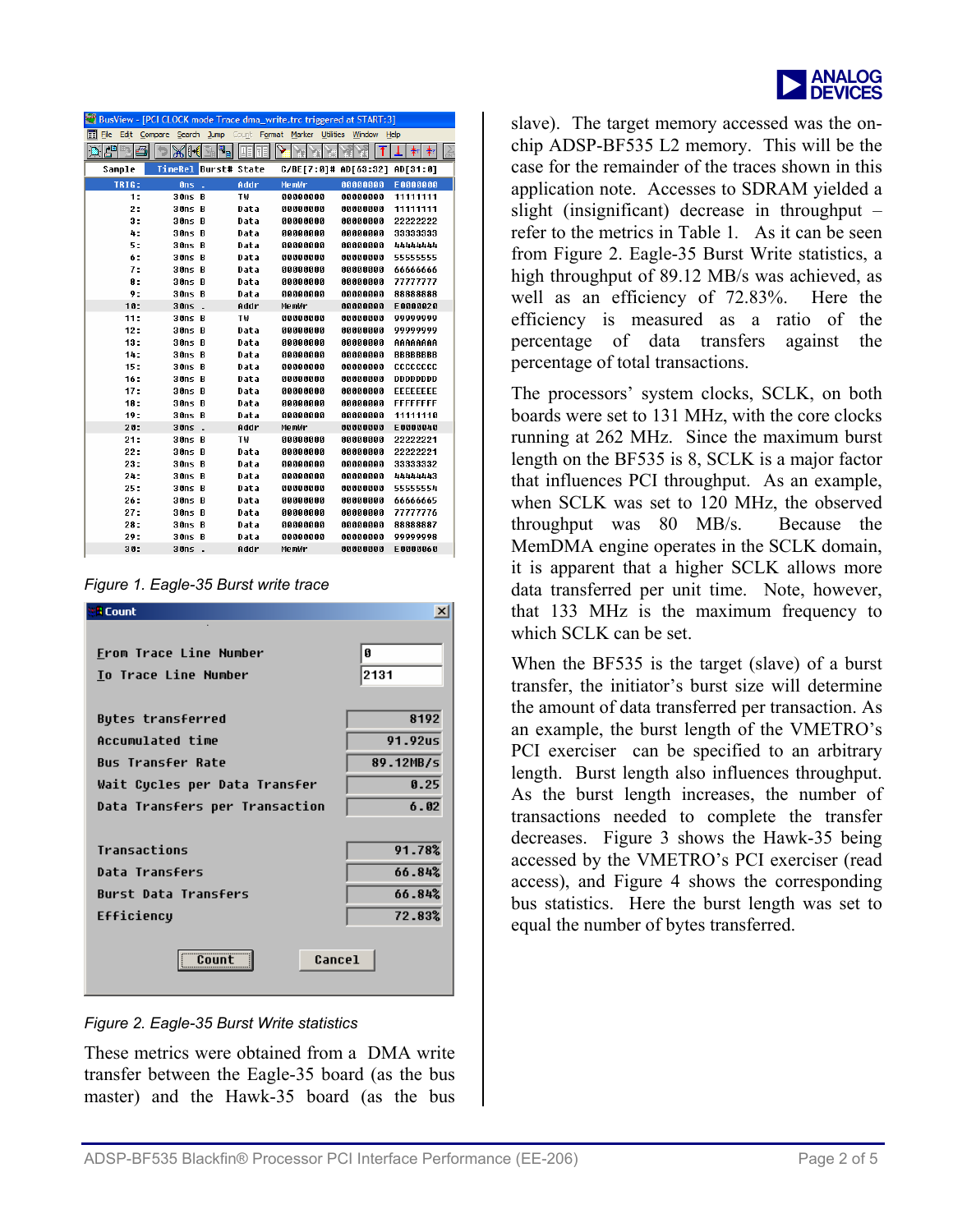

<span id="page-2-0"></span>

| 圍<br>PCI TRANSFER mode Trace on Tracer triggered at START |                   |          |   |                              |                  |                  |         |
|-----------------------------------------------------------|-------------------|----------|---|------------------------------|------------------|------------------|---------|
| Sample                                                    | TimeRel Wait Size |          |   | <b>Burst Command Address</b> |                  | Data             | Status  |
| <b>TRIG:</b>                                              | 0 <sub>n</sub>    | $-$ AD32 |   | <b>Start MemRd</b>           | E0000000         | .                | TdwodTr |
| 1:                                                        | 840ns             | $-$ AD32 |   | Start MemRd                  | <b>E0000000</b>  | 11111111         | 0K      |
| 2:                                                        | 30ns              | $-$ AD32 | в | MemRd                        | E GABARAO        | 22222222         | 0K      |
| 3:                                                        | 30ns              | . ADS2   | R | MemRd                        | E0000000         | 33333333         | 0K      |
| 4:                                                        | 30ns              | . AD32   | B | MemRd                        | <b>E0000000</b>  | 44444444         | 0K      |
| 5:                                                        | 30ns              | . AD32   | B | MemRd                        | E GABARAO        | 55555555         | 0K      |
| 6:                                                        | 30ns              | . ADB2   | B | MemRd                        | E0000000         | 66666666         | OK      |
| 7:                                                        | 30ns              | . AD32   | B | MemRd                        | <b>FAAAAAAA</b>  | 77777777         | 0K      |
| 8:                                                        | 30ns              | - AD32   | в | MemRd                        | E GABARAG        | 88888888         | OK      |
| 9:                                                        | 30ns              | . ADB2   | R | MemRd                        | FAAAAAAA         | 99999999         | OK      |
| 10:                                                       | 30ns              | . AD32   | B | MemRd                        | <b>E0000000</b>  | AAAAAAAA         | 0K      |
| 11:                                                       | 30ns              | - AD32   | в | MemRd                        | E GABADAO        | <b>BBBBBBBB</b>  | 0K      |
| 12:                                                       | 30ns              | $-$ AD32 | B | MenRd                        | E0000000         | cccccccc         | OK      |
| 13:                                                       | 30ns              | . AD32   | B | MemRd                        | <b>E0000000</b>  | <b>DDDDDDDD</b>  | 0K      |
| 14:                                                       | 30ns              | - AD32   | B | MemRd                        | E GABARAG        | <b>FFFFFFFFF</b> | 0K      |
| 15:                                                       | 30ns              | . AD32   | B | MenRd                        | E0000000         | <b>FFFFFFFF</b>  | 0K      |
| 16:                                                       | 30ns              | . AD32   | B | MemRd                        | <b>E 8888888</b> | 11111118         | OK      |
| 17:                                                       | 30ns              | . AD32   | B | MemRd                        | EAAAAAAA         | 22222221         | 0K      |
| 18:                                                       | 30ns              | . AD32   | B | MenRd                        | E0000000         | 33333332         | 0K      |
| 19:                                                       | 30ns              | $-$ AD32 | B | MemRd                        | <b>E 8888888</b> | 44444443         | 0K      |
| 28:                                                       | 30ns              | . AD32   | B | MemRd                        | EAAAAAAA         | 55555554         | lok.    |

*Figure 3. Exerciser Burst Reads trace* 

<span id="page-2-1"></span>

| <b>I</b> Count                 | ×         |
|--------------------------------|-----------|
|                                |           |
| From Trace Line Number         | Ø         |
| To Trace Line Number           | 2050      |
|                                |           |
| Butes transferred              | 8192      |
| Accumulated time               | 96.18us   |
| <b>Bus Transfer Rate</b>       | 85.17MB/s |
| Wait Cucles per Data Transfer  | 0.25      |
| Data Transfers per Transaction | 512.00    |
|                                |           |
| Transactions                   | 79.76%    |
| Data Transfers                 | 63.88%    |
| <b>Burst Data Transfers</b>    | 63.88%    |
| Efficiency                     | 80.09%    |
| Cancel                         |           |

*Figure 4. PCI Exerciser Burst Read statistics* 

## **Single Word Accesses**

For the case of single word accesses, each transaction consists of one address phase followed by one data word in the data phase. Writes are posted, meaning that the transaction is buffered at an intermediate agent (e.g., a bridge from one bus to another -- transaction FIFOs on the BF535) and completes at the source before actually completing at the destination. The BF535 transaction FIFO is 4 transactions deep.

Writes are posted as long as there's space in both the transaction and transmit data FIFOs ( 8 x 32 bit words deep). The posting of writes allows the BF535 PCI interface to reach the theoretical maximum throughput of 44 MB/s for singleword write accesses.

|               | BusView - [PCI CLOCK mode Trace core write.trc triggered at START:4] |      |                               |                 |                 |
|---------------|----------------------------------------------------------------------|------|-------------------------------|-----------------|-----------------|
| File<br>睴     | Edit Compare Search Jump Count Format Marker Utilities               |      |                               | Window Help     |                 |
| đ٩<br>曲っ<br>s | ۹,<br>W⊪                                                             |      |                               |                 | 耓<br>7. ≩?      |
| Sample        | TimeRel Burst# State                                                 |      | C/BE[7:0]# AD[63:32] AD[31:0] |                 |                 |
| TRIG:         | 0ns                                                                  | Addr | MemWr                         | 00000000        | <b>E0000FFC</b> |
| 1:            | 30ns                                                                 | ТW   | 88888888                      | 00000000        | 11111111        |
| 2:            | 30ns                                                                 | Data | 80080080                      | 00000000        | 11111111        |
| 3:            | 30ns                                                                 | Addr | MemWr                         | 00000000        | E0001000        |
| 4:            | 30ns                                                                 | ТW   | 80080080                      | 00000000        | 22222222        |
| 5:            | 30ns                                                                 | Data | 80080080                      | 00000000        | 22222222        |
| 6:            | 30ns                                                                 | Addr | Memlir                        | 00000000        | E0001004        |
| 7:            | 30ns                                                                 | ТW   | 80080080                      | 00000000        | 33333333        |
| 8:            | 30ns                                                                 | Data | 00000000                      | 00000000        | 33333333        |
| 9:            | 30ns                                                                 | Addr | Memlir                        | 00000000        | E0001008        |
| 10:           | 30ns                                                                 | ТW   | 00000000                      | 00000000        | 44444444        |
| 11:           | 30ns                                                                 | Data | 00000000                      | 00000000        | 44444444        |
| 12:           | 30ns                                                                 | Addr | Memlir                        | 00000000        | E000100C        |
| 13:           | 30ns                                                                 | ТW   | 00000000                      | 00000000        | 55555555        |
| 14:           | 30ns                                                                 | Data | 00000000                      | 00000000        | 55555555        |
| 15:           | 30ns                                                                 | Addr | MemWr                         | 00000000        | E0001010        |
| 16:           | 30ns                                                                 | ТW   | 00000000                      | 00000000        | 66666666        |
| 17:           | 30ns                                                                 | Data | ANAANAAA                      | 00000000        | 66666666        |
| 18:           | 30ns                                                                 | Addr | MemWr                         | 00000000        | E0001014        |
| 19:           | 30ns                                                                 | TW   | ANAANAAA                      | 00000000        | 77777777        |
| 20:           | 30ns                                                                 | Data | ANAANAAA                      | 00000000        | 77777777        |
| 21:           | 30ns                                                                 | Addr | MemWr                         | 00000000        | E0001018        |
| 22:           | 30ns                                                                 | TW   | <b>ANAANAAN</b>               | <b>ARAAAAAA</b> | 88888888        |
| 23:           | 30ns                                                                 | Data | <b>ANAANAAN</b>               | <b>ARAAAAAA</b> | 88888888        |
| 24:           | 30ns                                                                 | Addr | MemWr                         | 00000000        | E000101C        |
| 25:           | 30ns                                                                 | TW   | annannan                      | <b>ARAAAAAA</b> | 99999999        |
| 26:           | 30ns                                                                 | Data | 88888888                      | aaaaaaaa        | 99999999        |
| 27:           | 30ns                                                                 | Addr | MemWr                         | 00000000        | E0001020        |
| 28:           | 30ns                                                                 | ТW   | 88888888                      | 88888888        | 88888888        |
| 29:           | 30ns                                                                 | Data | 88888888                      | 88888888        | <b>AAAAAAAA</b> |
| 30:           | 30ns                                                                 | Addr | MemWr                         | 00000000        | E0001024        |
|               |                                                                      |      |                               |                 |                 |

#### *Figure 5. Single word writes trace. Eagle-35 (master) to Hawk-35 (target)*

On the other hand, reads are not posted, and for every transaction there's at least one extra cycle added between the address and data phases – this cycle is referred to as the "turnaround cycle," after which the target drives the data on the PCI Address/Data bus. In addition, both the target and the master may introduce wait states, or the target may disconnect the transaction with no data being transferred, which would greatly reduce the PCI throughput for single read accesses.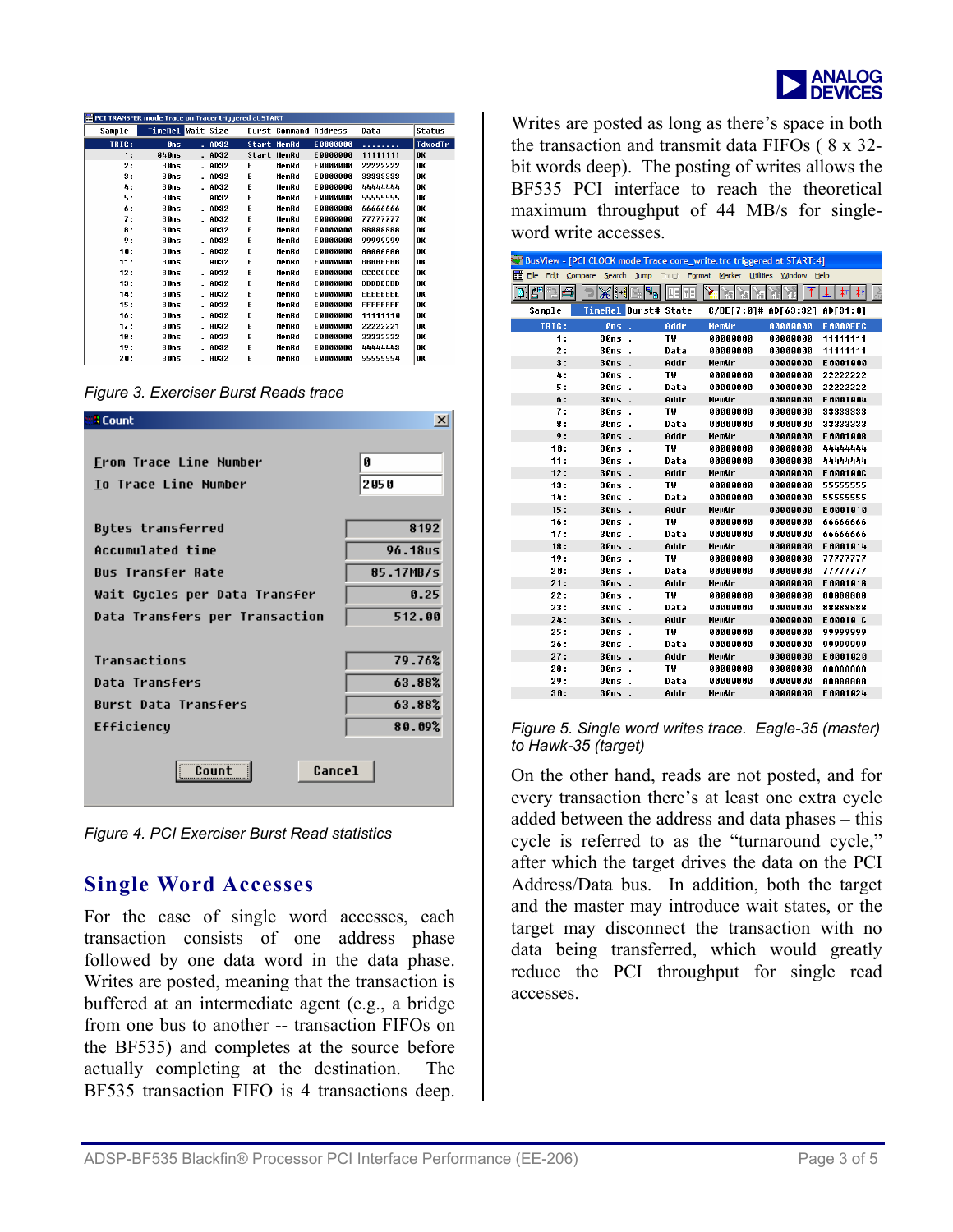

|                  | BusView - [PC] CLOCK mode Trace core_read.trc triggered at START:4] |           |                               |             |                 |
|------------------|---------------------------------------------------------------------|-----------|-------------------------------|-------------|-----------------|
| 匾                | File Edit Compare Search Jump Count Format Marker Utilities         |           |                               | Window Help |                 |
| $\sigma$ B<br>明っ | M∙<br>٠ę.                                                           |           |                               |             | Ŧт              |
| Sample           | TimeRel Burst# State                                                |           | C/BE[7:0]# AD[63:32] AD[31:0] |             |                 |
| <b>TRIG:</b>     | Ons<br>÷.                                                           | Addr      | MemWr                         | 00000000    | <b>E0000000</b> |
| 1:               | 30ns                                                                | TW        | 00000000                      | 00000000    | 88888800        |
| 2:               | 30ns                                                                | Data      | 00000000                      | 00000000    | 88888800        |
| 3:               | 30ns<br>٠.                                                          | Addr      | MemRd                         | 00000000    | E0000004        |
| 4:               | 30ns                                                                | TW        | 00000000                      | 00000000    | E 0000004       |
| 5:               | 30ns                                                                | TdwodTr   | 00000000                      | 88008888    | 8801803C        |
| б:               | 30ns                                                                |           | 00000000                      | 00000000    | <b>8801883C</b> |
| 7:               | 30ns                                                                |           | 00000000                      | 00000000    | E0000004        |
| 8:               | 30ns                                                                | .         | 00000000                      | 00000000    | E0000004        |
| 9:               | 30ns                                                                | Addr      | MemRd                         | 00000000    | E0000004        |
| 10:              | 30ns .                                                              | ΤW        | 00000000                      | 00000000    | E0000004        |
| 11:              | 30ns                                                                | TdwodTr   | 00000000                      | 00000000    | 0001003C        |
| 12:              | 30ns                                                                |           | 00000000                      | 00000000    | 0001003C        |
| 13:              | 30ns                                                                |           | 00000000                      | 00000000    | E0000004        |
| 14:              | 30ns                                                                | .         | 00000000                      | 00000000    | E0000004        |
| 15:              | $30ns$ .                                                            | Addr      | MemRd                         | 00000000    | E0000004        |
| 16:              | 30ns .                                                              | TW        | 00000000                      | 00000000    | E0000004        |
| 17:              | $30ns$ .                                                            | TdwodTr   | 00000000                      | 00000000    | 8881883C        |
| 18:              | $30ns$ .                                                            |           | 00000000                      | 88008808    | 8801883C        |
| 19:              | 30ns                                                                | $\ddotsc$ | 00000000                      | 00000000    | E0000004        |
| 20:              | 30ns                                                                | .         | 00000000                      | 00000000    | E0000004        |
| 21:              | 30ns<br>ł.                                                          | Addr      | MemRd                         | 00000000    | E0000004        |
| 22:              | 30ns                                                                | ΤW        | 00000000                      | 00000000    | E0000004        |
| 23:              | 30ns                                                                | TdwodTr   | 00000000                      | 00000000    | <b>8801883C</b> |
| 24:              | 30ns                                                                |           | 00000000                      | 00000000    | 0001003C        |
| 25:              | 30ns                                                                |           | 00000000                      | 00000000    | E0000004        |
| 26:              | 30ns                                                                |           | 00000000                      | 00000000    | E0000004        |
| 27:              | 30ns<br>l,                                                          | Addr      | MemRd                         | 00000000    | E0000004        |
| 28:              | 30ns                                                                | TW        | 00000000                      | 00000000    | E0000004        |
| 29:              | 30ns                                                                | ΤW        | 00000000                      | 00000000    | 0001003C        |
| 38:              | 30ns                                                                | Data      | 00000000                      | 88008808    | 22222222        |

*Figure 6. Single word reads trace. Eagle-35 (master)* VMETRO PCI exerciser. *to Hawk-35 (target)* 

The following tables summarizes the ADSP-BF535 PCI performance metrics:

| <b>Access</b><br><b>Type</b> | <b>Target</b><br>memory | <b>Throughput</b>    | <b>Efficiency</b> |
|------------------------------|-------------------------|----------------------|-------------------|
| <b>Burst</b>                 | L <sub>2</sub>          | 89.12 MB/s           | 72.83 %           |
| Writes                       | <b>SDRAM</b>            | 88.26 MB/s           | 72.44%            |
| <b>Burst</b>                 | L2                      | $26.04 \text{ MB/s}$ | $40\%$            |
| Reads                        | <b>SDRAM</b>            | 25.97 MB/s           | 39.91%            |
| Sequential<br>Single         | L2                      | 44.42 MB/s           | 33.33%            |
| Writes                       | <b>SDRAM</b>            | 44.42 MB/s           | 33.33             |
| Sequential<br>Single         | L <sub>2</sub>          | $4.16$ MB/s          | 9.37%             |
| Reads                        | <b>SDRAM</b>            | $3.55$ MB/s          | 8%                |

<span id="page-3-0"></span>*Table 1. Transfer between Eagle-35 (PCI master) and Hawk-35 (PCI device) both with an SCLK of 131 MHz.* 

| <b>Access Type</b>  | <b>Efficiency</b> | <b>Throughput</b>    |
|---------------------|-------------------|----------------------|
| <b>Burst Reads</b>  | 80.09 %           | $85.17 \text{ MB/s}$ |
| <b>Burst Writes</b> | 95.48 %           | 57.96 MB/s           |

*Table 2. Transfer between the VMETRO's PCI exerciser (PCI master) and the Hawk-35 board (PCI device)* 

#### **Conclusion**

This Engineer to Engineer note provides some PCI benchmarks and performance considerations that should be helpful in determining the usage of the ADSP-BF535 PCI interface appropriate to the architecture of a given PCI agent. For instance, it may make sense to have the ADSP-BF535 PCI interface perform a write to a PCI agent rather than have the PCI agent read the ADSP-BF535 PCI memory. This may, however, not be necessary if the reading agent has a rather large burst length, as was the case above for the